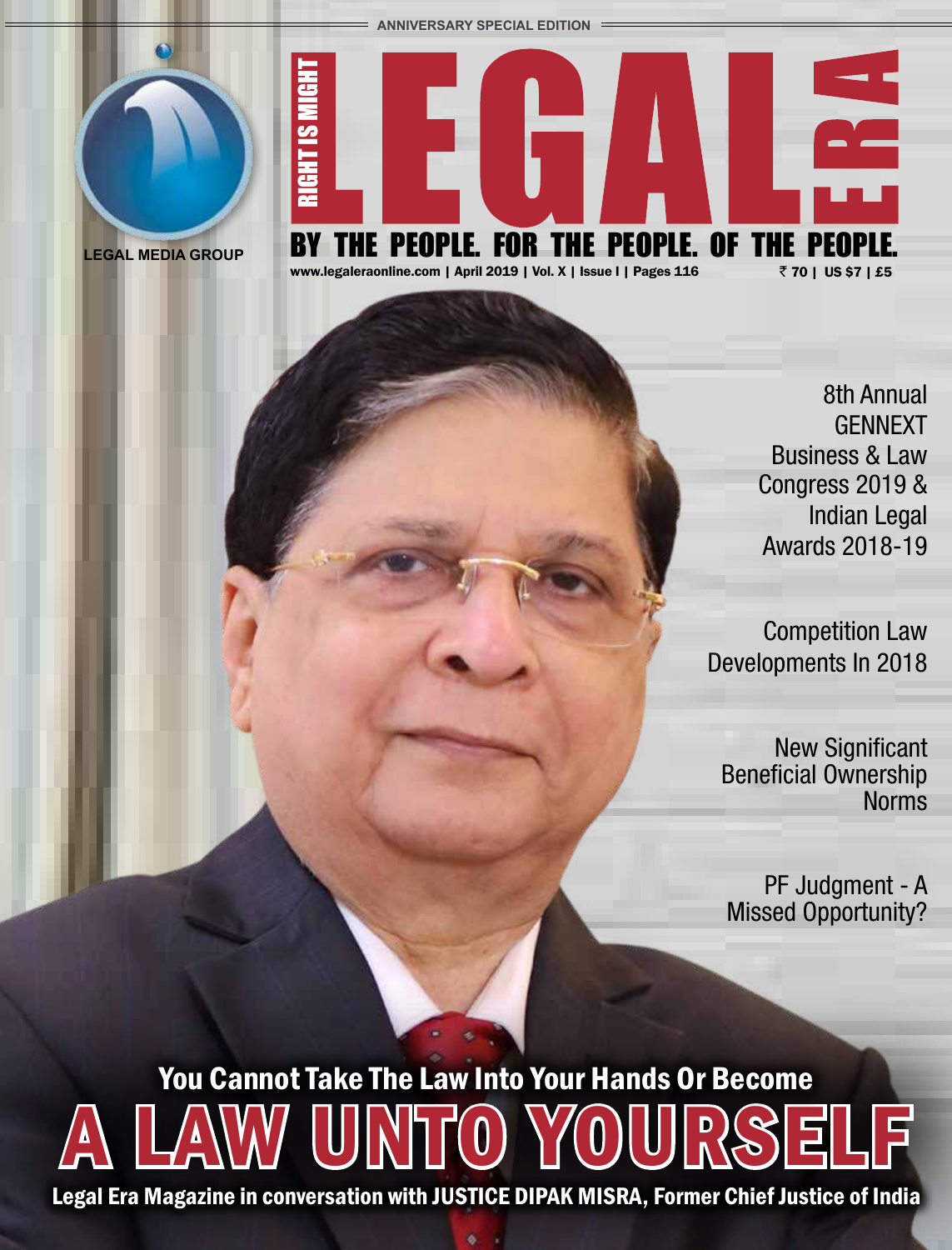# 8th Annual Indian Legal Awards 2018-19



The two-day 8th Annual GENNEXT Business & Law Congress 2019 culminated in the 8th Annual Indian Awards 2018-19, where Legal Era Magazine felicitated leading legal practitioners, in-house teams, and law firms with Best-in-Class Awards categorized as: Law Firms, In-House, Individual, International, and Premier League. The glittering ceremony unfolded near the poolside lawns of Hotel Taj Lands End, Mumbai, India, on March 16

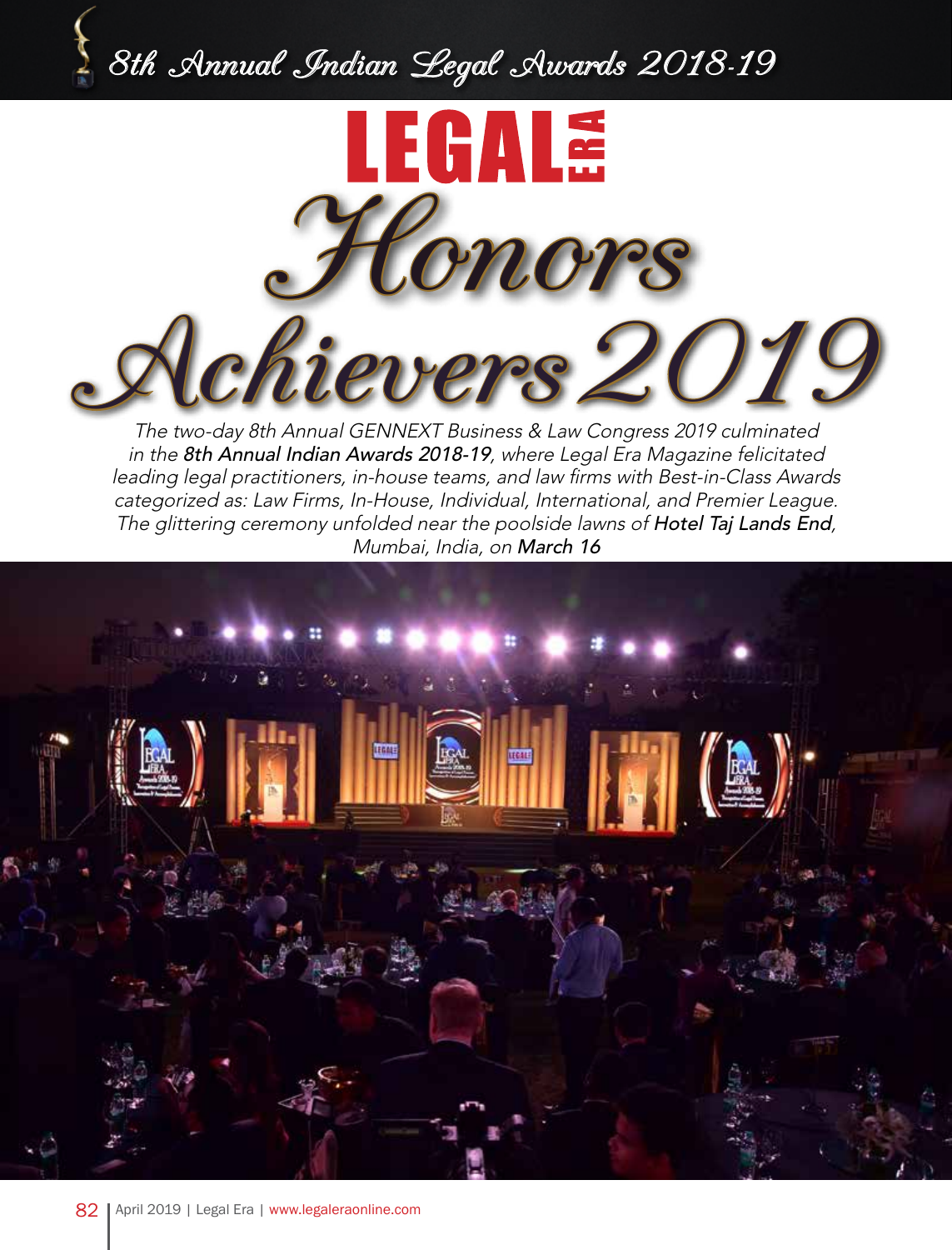

# COMPETITION LAWYER OF THE YEAR

#### **NISHA KAUR UBEROI**

Partner, Trilegal

**N** Isha is a Partner and the National Head of the Competition Law Practice at Trilegal, leading one of the largest competition law teams in India, across Mumbai, Delhi and Bengaluru. She advises on a full range of competi Practice at Trilegal, leading one of the largest competition law on a full range of competition matters, including cartel enforcement, abuse of dominance, leniency applications, merger control, competition law audit and compliance. She represents clients in cartel investigations as well as abuse of dominance proceedings and regularly appears at the Competition Commission of India (CCI), National Company Law Appellate Tribunal (NCLAT) and Supreme Court. Nisha is currently the lead lawyer on the alleged cement cartel case, where she is representing Ambuja Cements Limited and ACC Limited (both Lafarge Holcim companies) and Nuvoco Vistas Corporation Ltd. (formerly Lafarge India Ltd.), in which the cement companies were penalized approximately USD 1.6 billion by the CCI. She has advised on several complex merger control cases, including India's first two Phase II investigations involving divestitures, the Sun Pharmaceuticals/Ranbaxy USD 4 billion merger, and the Lafarge/Holcim Euro 41 billion merger.



## YOUNG ACHIEVERS AWARD OF THE YEAR IN THE FIRM CATEGORY (42 YEARS & BELOW)

#### **Sudeep Chatterjee**

Partner, Singh and Singh Law Firm LLP

Sudeep handles all infringement<br>
and trademarks and domain-<br>
related issues, including filing of matters relating to copyright related issues, including filing of UDRP complaints. He has handled various high-profile cases in the field of Copyright, Trademarks, Data protection, anti-counterfeiting and UDRP. He regularly conducts Civil and Criminal raids vis-à-vis Counterfeiting. He was a part of the Parliamentary Standing<br>Committee constituted constituted to look into the Copyright Amendment Bill, 2010. He regularly gives advise to the DIPP on copyright related issues and is also on their panel. He is the Secretary of the Asian Patent Attorneys Association (Indian Group) and is also a member of the Association's Copyright Committee besides being a Council Member of APAA.

# YOUNG ACHIEVERS AWARD OF THE YEAR IN IN-HOUSE CATEGORY (42 YEARS & BELOW)

#### **Sankalp Jain**

Vice President - Legal, HDFC Life

Sankalp has more than 17 years of diverse experience in legal<br>and compliance management. He is the Vice President,<br>Life) and heads the Legal function for HDFC Life. He advises and compliance management. He is the Vice President, Life) and heads the Legal function for HDFC Life. He advises the Company on litigation management, corporate advisory,

contract drafting, IPR issues, employment law matters, fintech projects, strategies issues, assists in risk management and other regulatory issues impacting the company. He manages a team of 20 plus lawyers, who navigate the legal risks and regulatory issues impacting the life insurance business of the Company. The Legal department under his leadership executes almost 1000- 1200 contracts annually, apart from working on corporate advisory and strategic business mandates. Under the litigation

department, the team manages pan India litigation cases covering Insurance Ombudsman, Consumer Forums, High Courts, Civil and Criminal Courts with an approx. count of 3,000 plus cases.